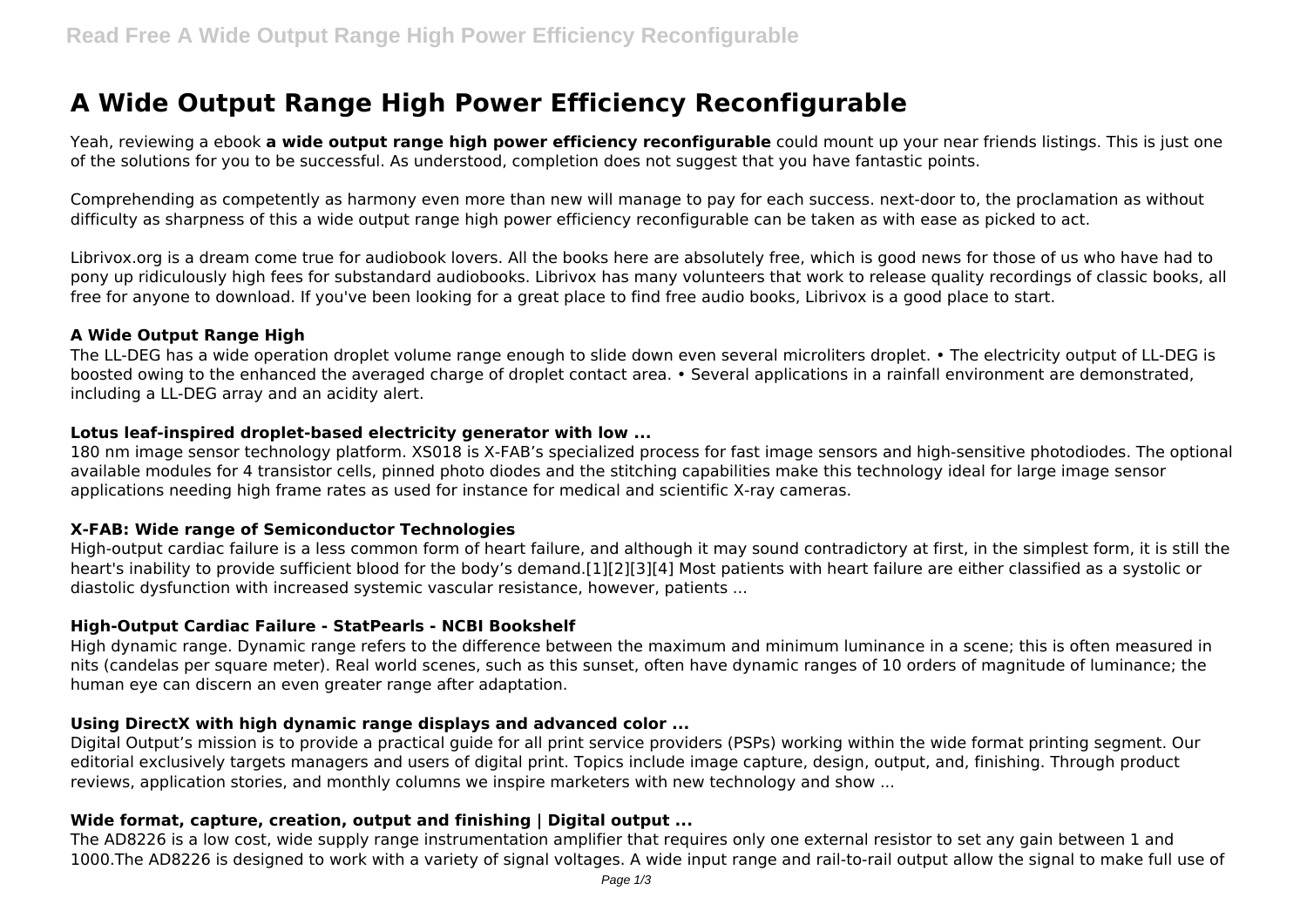the supply rails. Because the input range also includes th

## **AD8226 Datasheet and Product Info | Analog Devices**

Introduction to Full Range Speakers. We have been designing, building, and selling high efficiency DIY full range speakers--using full range drivers--for more than 25 years now. Before we started Audio Nirvana, we were one of the largest sellers of Lowther and Fostex full range speakers. We continue to be dealers for both Lowther and Fostex. With Audio Nirvana we are now one of the largest ...

# **Full-Range Speakers Audio Nirvana Lowther High Efficiency Speaker**

It also comes with a 2.7-inch Vari-angle LCD, 14.1 Megapixels, High Dynamic Range, Zoom Framing Assist and much more. Canon PowerShot SX30 Highlights 35x wide-angle optical zoom (24-840mm) with Optical Image Stabilizer The PowerShot SX30 IS is equipped with a 35x Optical Zoom lens with a focal length of 4.3-150.5mm (35mm equivalent: 24-840mm ...

# **Amazon.com : Canon SX30IS 14.1MP Digital Camera with 35x Wide Angle ...**

Pick your favorite color and select single- or double-wide panels to optimally outfit your space. Add an additional layer of panels for peak performance. Bass Traps utilize the same panels and mounts as the Absorbers, perched on corner hardware and attached acoustic membranes, built intentionally to trap lower frequencies.

# **Eco Acoustic Panels - Absorbers, Bass Traps, and Diffusers - Output**

PQ HDR Rec. 2020 Wide Color Gamut Color Grading. Proprietary High Dynamic Range Video Conversion. Full Range Digital Intermediate 12-bit 444 Grading. Hire our services today! ... SDR Blu-Ray BT. 709 Source vs. Dolby Vision Tonemapped output in DCI-P3. Star Wars: Return of the Jedi 4K83 ( Team Negative 1 Forum Request ) ...

## **Tekno3D HDR-X – Advanced High Dynamic Range Video Grading**

We have a wide range of A3 printers packed full of useful features to make printing smooth and hassle free. Make Flexibility and Ease of use Your top Priority. Your workflow is flexible – so are our A3 laser printers. Optimise your workflow with high speed print, copy, duplex scan and warm up time, as well as a range of smart features:

## **A3 Laser Printers & Office Multifunction Printers - Konica Minolta**

Ferrous products prices fluctuated in a wide range last week led by coke and coking coal, while the prices of rebar and HRC (hot-rolled coil) also dropped to some extent. ... Rebar output dropped slightly again last week on serious losses suffered by EAF-based steel mills. ... Iron Ore Futures Hit 10-Month High, with Focus on Demand Recovery ...

# **Steel Prices Are Likely to Still Move in A Wide Range for the Lack of ...**

The NAND IC with Quad 2-input uses a 7400 TTL device to design a wide range of circuits which is used as an inverter. The circuit diagram above uses NAND gates within the IC. So select switch A to activate the circuit then you can notice that both the LEDs in the circuit will turn off. When the output is low, then the input should be high.

# **Transistor Transistor Logic : History, Types, Working & Its ... - ElProCus**

Power your tools like a pro with this Milwaukee M18 REDLITHIUM HIGH OUTPUT XC8.0 Battery Pack. It provides 50% more power and runs 50% cooler versus M18 REDLITHIUM XC battery packs, delivering high performance ... allowing trade professionals to push their cordless tools throughout